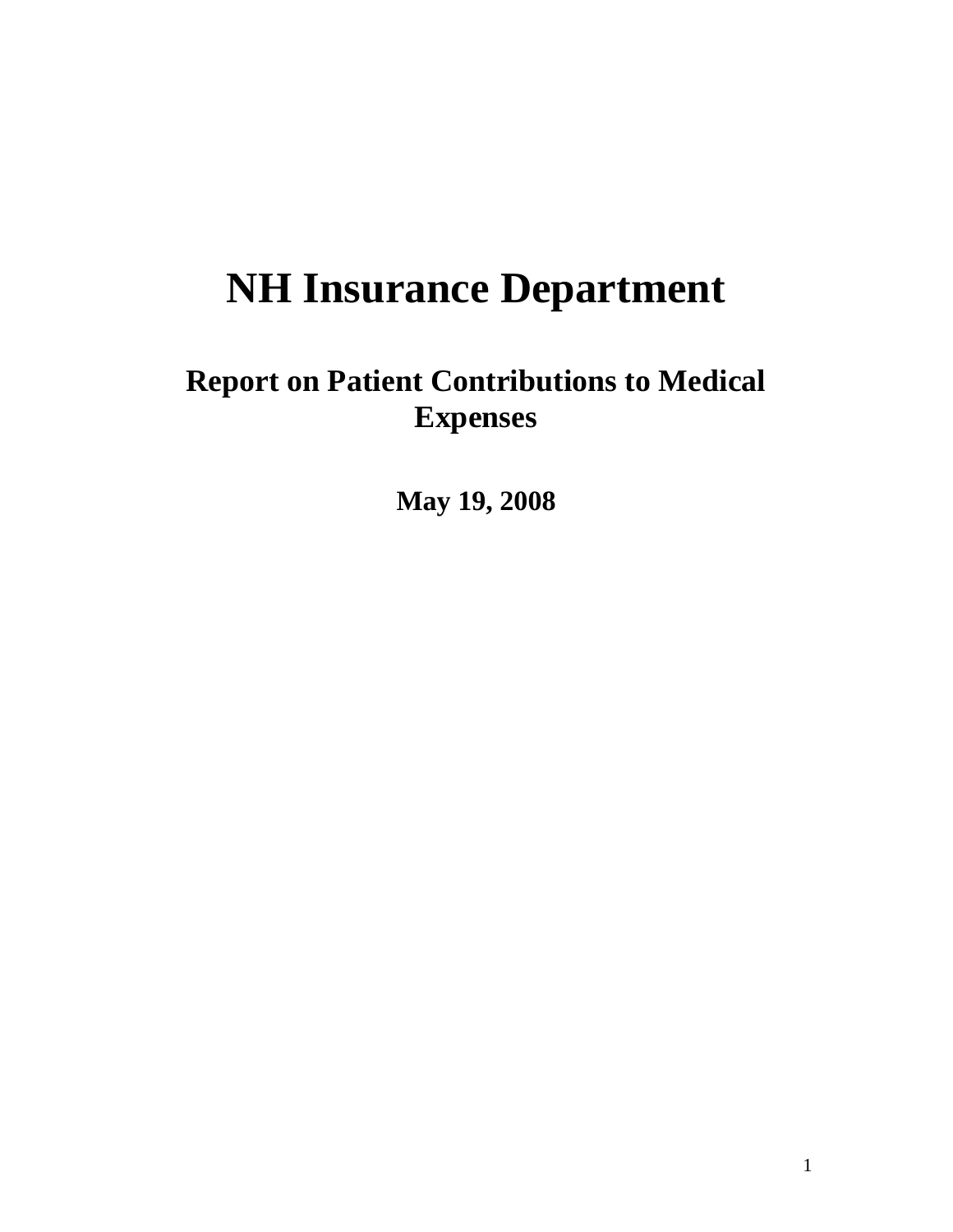#### **Summary**

This report analyzes patient cost sharing to insured members related to their use of health care services. The primary question addressed by this analysis is whether an increase in cost sharing to the member exceeds the rate of increase in provider payments made by the carrier. If so, the claims will show a higher percentage of the total payments made to the provider as the patient responsibility. If the amounts due from the patient are increasing proportionately to the increase in payments to the providers, there will be no change.

Patient contribution is measured as a percent of the amount due to the provider from the patient. However, due to the failure of some members to pay the full amount, the amount shown as due will not reflect what is actually received by the provider. This table summarizes the percent of total payments to providers from the patient:

| Year | <b>All Insurance</b> | PPO      | HMO   | POS   | Indemnity |
|------|----------------------|----------|-------|-------|-----------|
| 2005 | 8.39%                | 9.75%    | 7.50% | 4.04% | 4.03%     |
| 2006 | 8.55%                | 10.18%   | 7.61% | 4.09% | 14.22%    |
| 2007 | 8.91%                | $1.88\%$ | 7.14% | 3.91% | ' 5.48%   |

These data are derived from a data set that included \$2 billion paid to providers for medical services. Therefore, each 0.1% represents \$2 million. The shift from 8.55% in 2006 to 8.91% in 2007 is equal to a \$7.2 million shift in patient responsibility.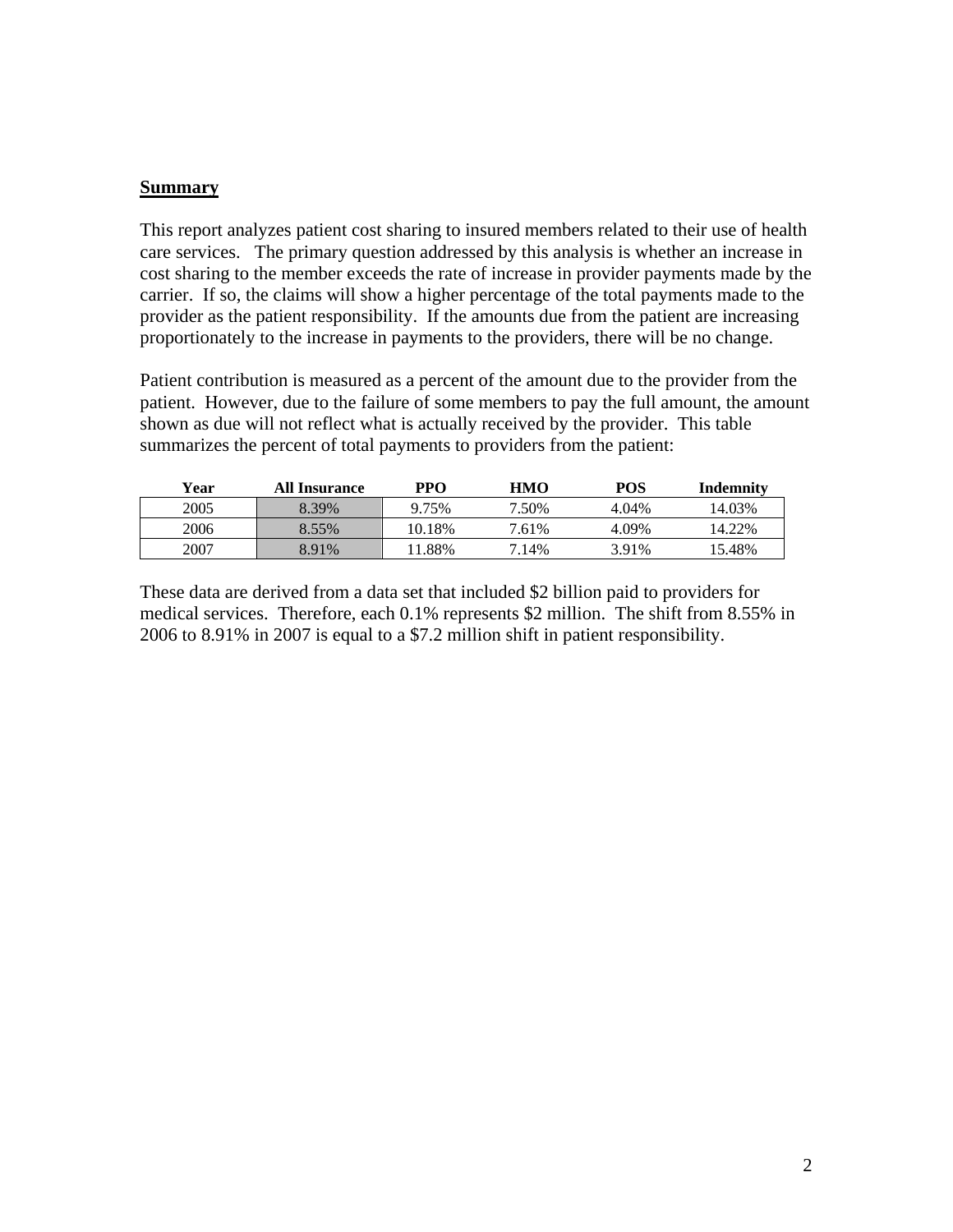#### **Analysis and Methodology**

Patient liabilities occur in the form of deductibles, coinsurance and copayments made to providers either at the time of service or after the service is provided. There is a general understanding that the cost of health insurance is increasing due in part to increases in payments to providers. The payment levels to providers are determined by contracts between the insurers and the providers, as well as the number of services delivered. Member costs are reflected in the form of deductibles, coinsurance and copayments, as well as the contribution toward premiums. The member contribution toward premiums is outside of the scope of this analysis.

The NH Insurance Department (NHID) analyzed medical claims data in the NH Comprehensive Healthcare Information System (NHCHIS) to determine whether the observed increases in member liabilities increased proportionately to increases in the cost of medical services. Claims paid for self-insured and fully-insured policyholder accounts are included. Claims processed under the pharmacy benefit are not included in the analysis.

Health insurance benefit design is influenced in part by the type of insurance product. Accordingly, this analysis considers both payments in aggregate when all insurance types are pooled together, as well as separately by product line. Insurance type is classified as one of the following: Indemnity, HMO, POS, and PPO. Exclusive Provider Organization (EPO) type insurance products are included under the PPO insurance type. By measuring patient liability in aggregate, member contributions are averaged across product lines.

Contributions are analyzed on an incurred per month basis over each of the three calendar years included in the NHCHIS. A limitation with the data at this time is that it does not include all the claims experience through the end of 2007. This is due to the time it takes for claims to be submitted to the insurance company, processed, and included in the database. However, because this analysis focuses on a ratio of the member liability to plan liability, incomplete data is unlikely to be an issue unless there is a bias in the data (for example, there is a disproportionate number of claims from provider types that the patient is subject to a higher or lower level of cost sharing than for most medical services). The degree of incompleteness is reflected between the total amounts paid in 2006 of \$2.1 billion and \$1.9 billion in 2007.

This analysis does not attempt to assess the actual dollar amounts insured patients pay for health care services or compare those values across years. In order to effectively do this, the analysis would need to consider and potentially adjust for changes in insurance benefit design and the delivery of care, including, but not limited to: benefit coverage (beyond deductible, coinsurance, and copayments), length of enrollment, number of insured, inflation, types of health care services obtained, employee premium contribution, and policy renewal dates.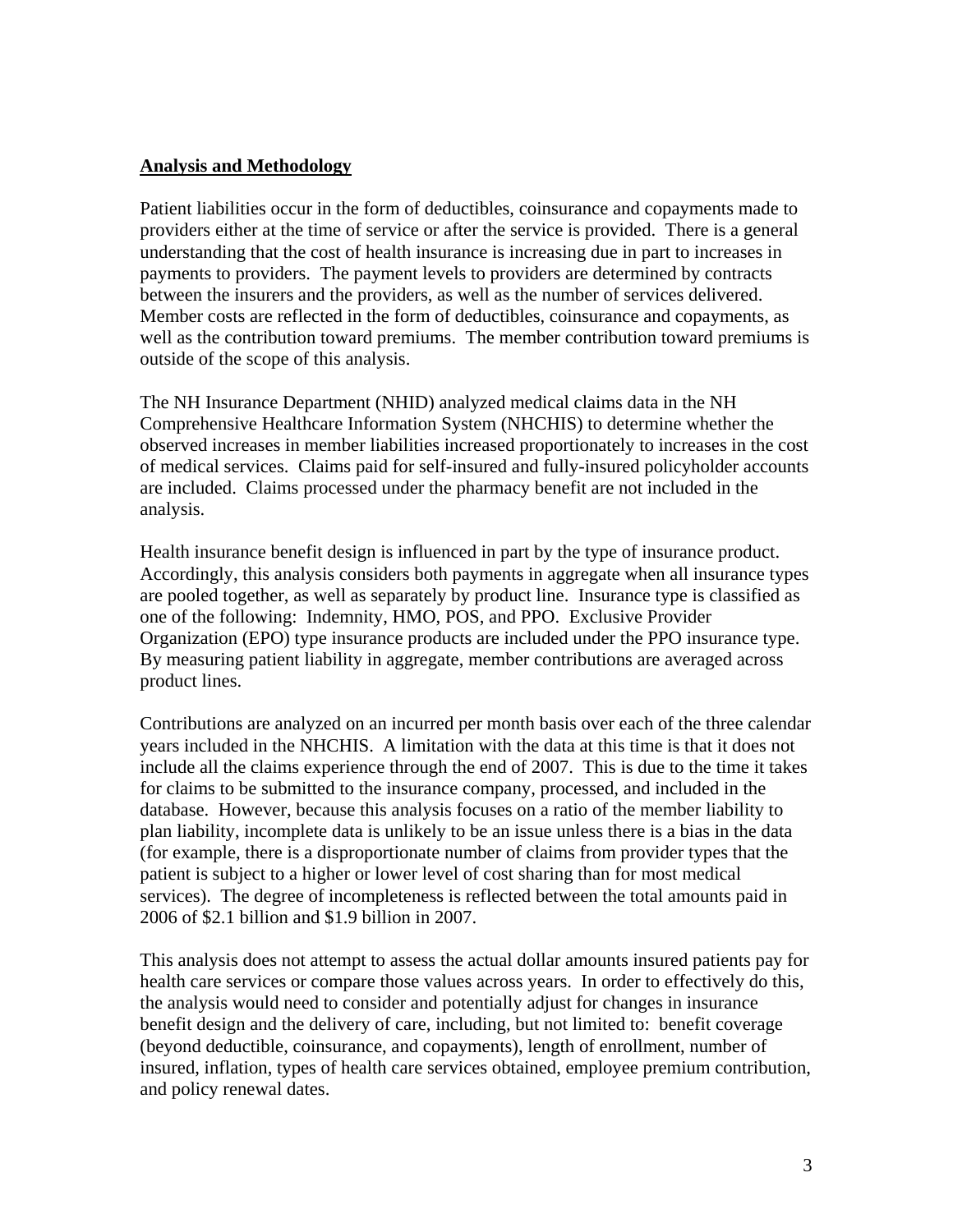#### All Insurance Type Results – Figure 1

The higher percentages of patient contribution that appear earlier in the year reflect the fact that the majority of policies renew on January  $1<sup>st</sup>$  of each year, and the restart of member liabilities at that time. The figure shows a difference between the calendar years that is more substantial during the first few months followed by similar experience for most of the year. Also noteworthy is the sharp increase during the last several months of the year. This may be due to incomplete data, but this trend is not consistent among all insurance types, which would most likely be the case if the result were due to incomplete data. One possible explanation is that members have reached their benefit limits and are responsible for a greater share of the bill later in the year.



#### Figure 1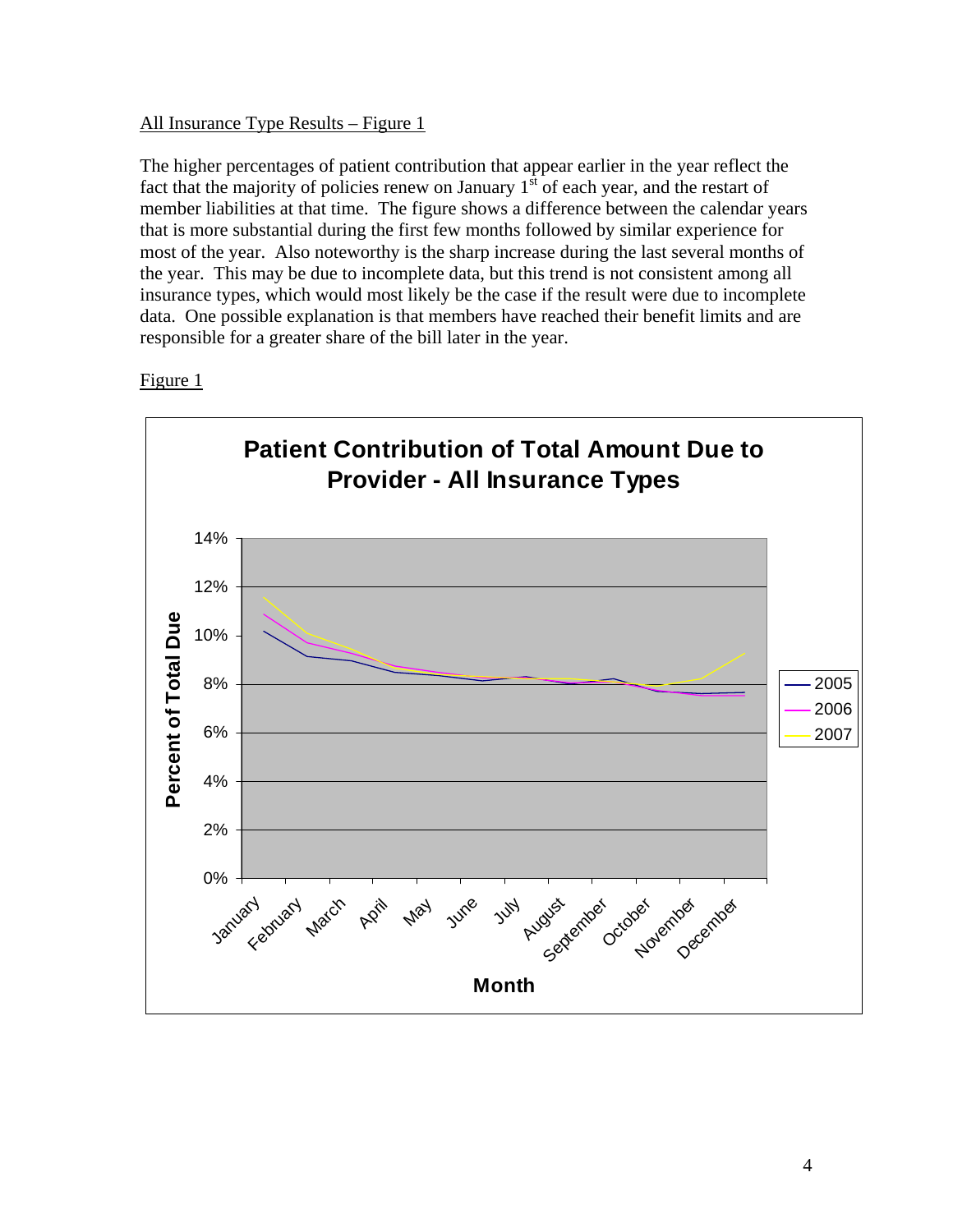PPO

Figure 2 shows the experience for PPO insurance, one of the most popular insurance types. This graph shows a shift in 2007 toward increased member contribution that is substantially greater than the previous rate of increase from 2005 and 2006.



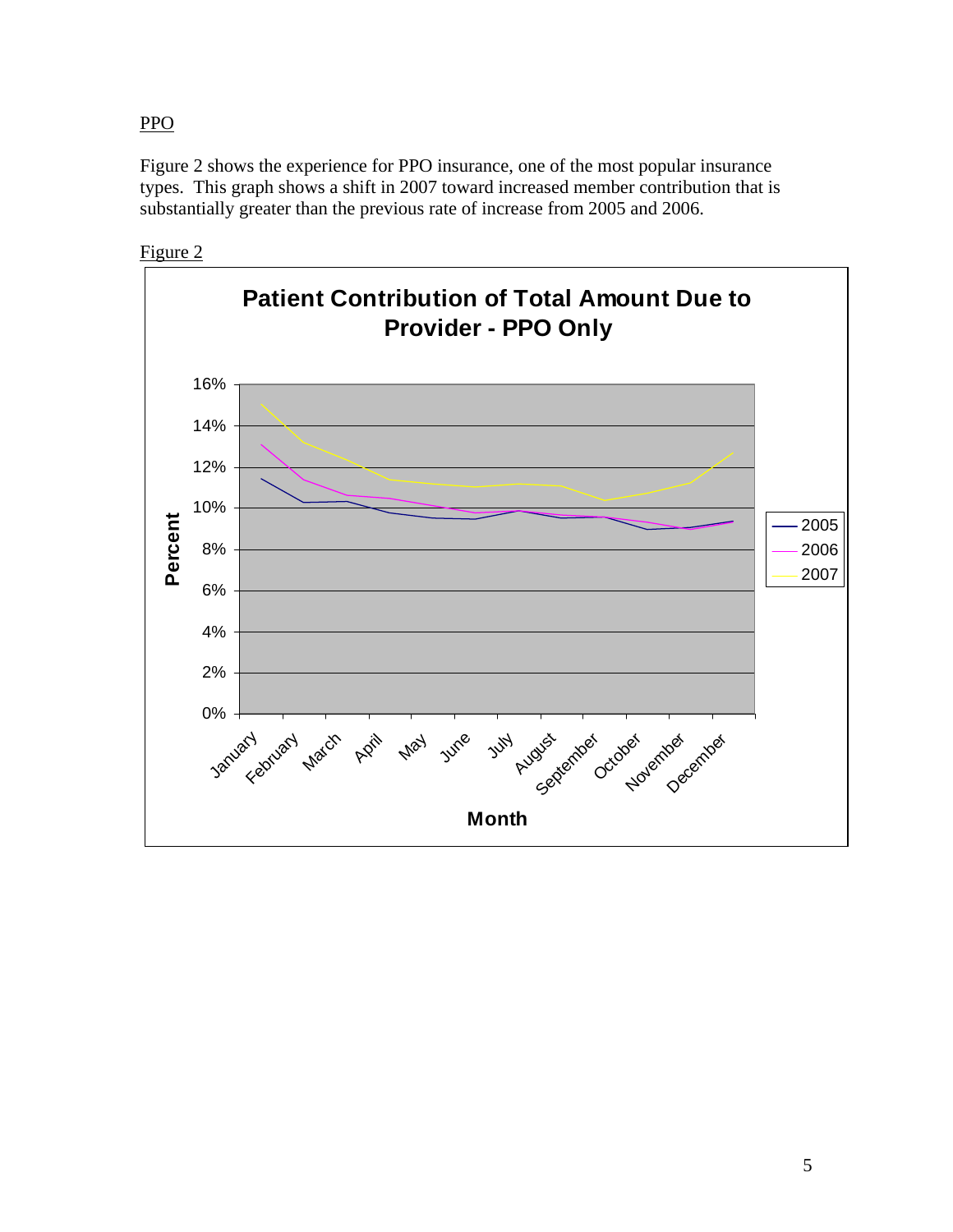#### HMO

Given the aggregate trends and the PPO results, the trends shown in Figure 3 for the HMO product line are surprising. Between 2005 and 2006, an increase in patient contribution occurs early in the year, but shifts as the year continues. The trend starting half-way through 2006 continues in 2007 and shows reduced cost sharing for HMO products until late in the year. This does not necessarily show that members are paying less, just that members are paying a smaller percentage of the total payments to providers during the middle portion of the benefit year.



Figure 3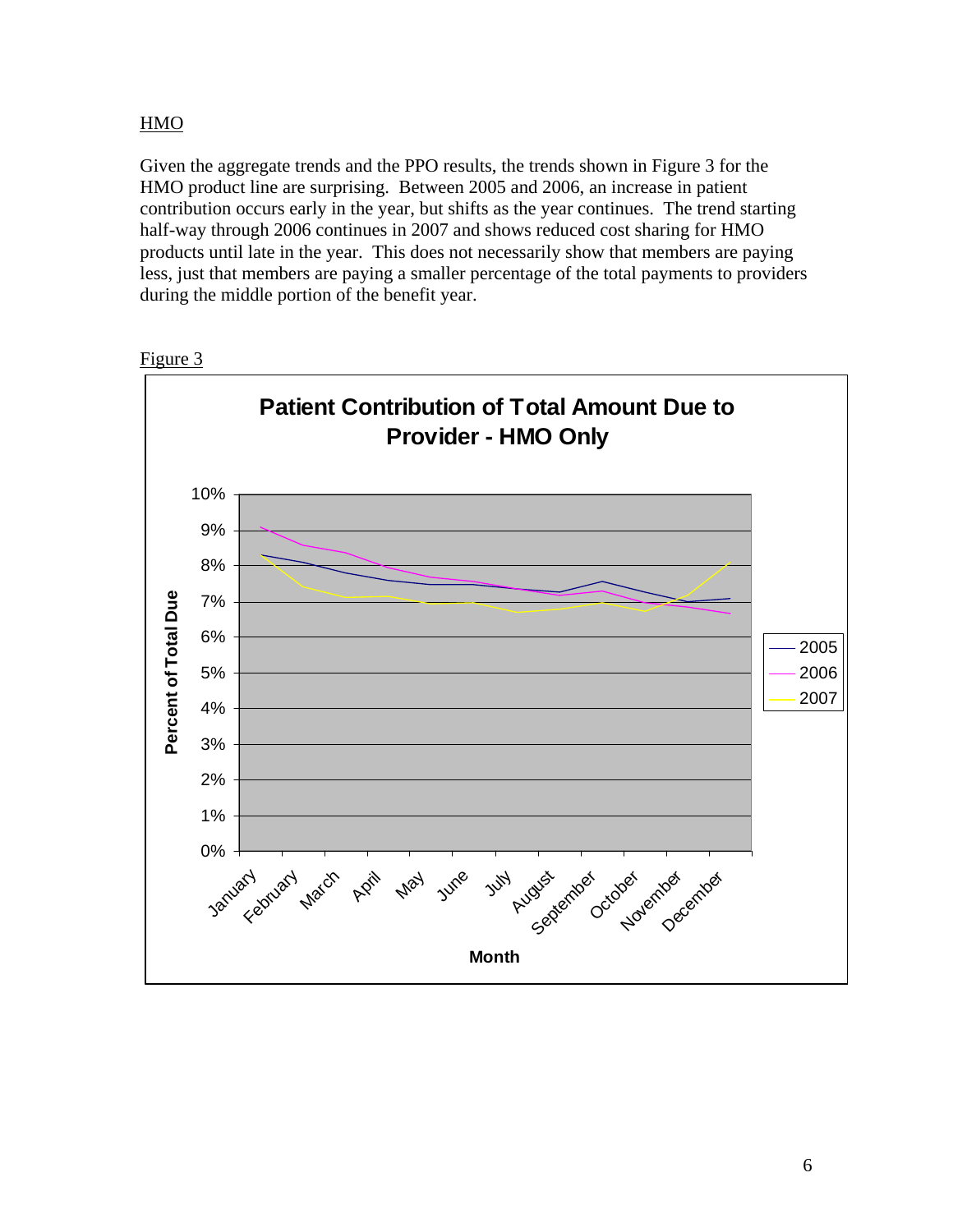### **POS**

Figure 4 for the POS shows a trend similar to that of the HMO product line.

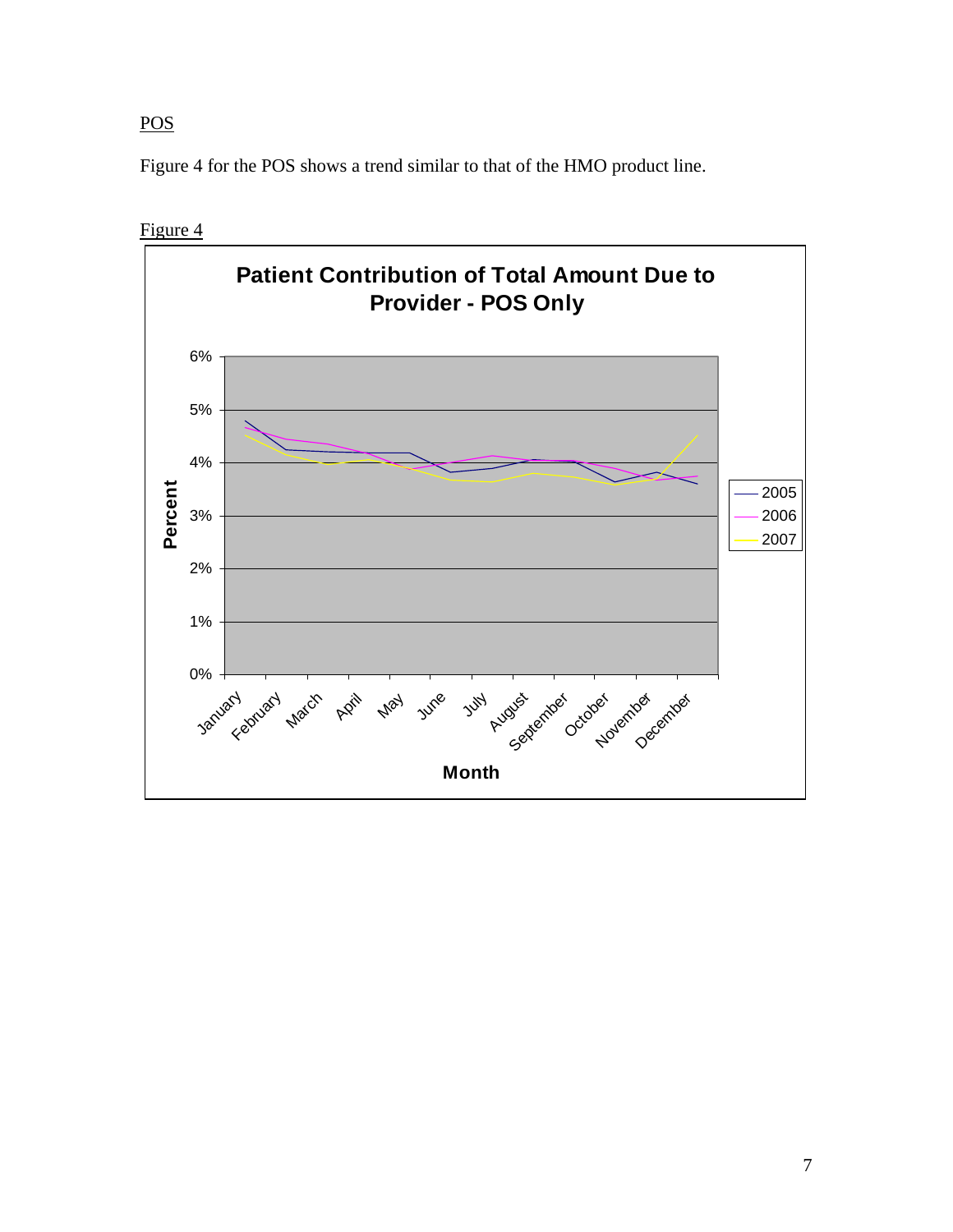#### **Indemnity**

Figure 5 shows that the patient contribution with indemnity insurance reflects the characteristics of this type of insurance, including relatively steep cost sharing until outof-pocket maximums have been met. Out-of-pocket maximums are particularly meaningful when the insurance coverage has a coinsurance which the patient must pay until the maximum patient responsibility has been satisfied. As seen with other insurance types, cost sharing during the first few months has increased in recent years, most likely due to higher deductibles. Also noteworthy is the decreasing trend during the final months of the year. This is the evidence that suggests the steep increase seen in the later months of the other insurance types is unlikely due to data issues, but rather is reflective of product characteristics.



Figure 5